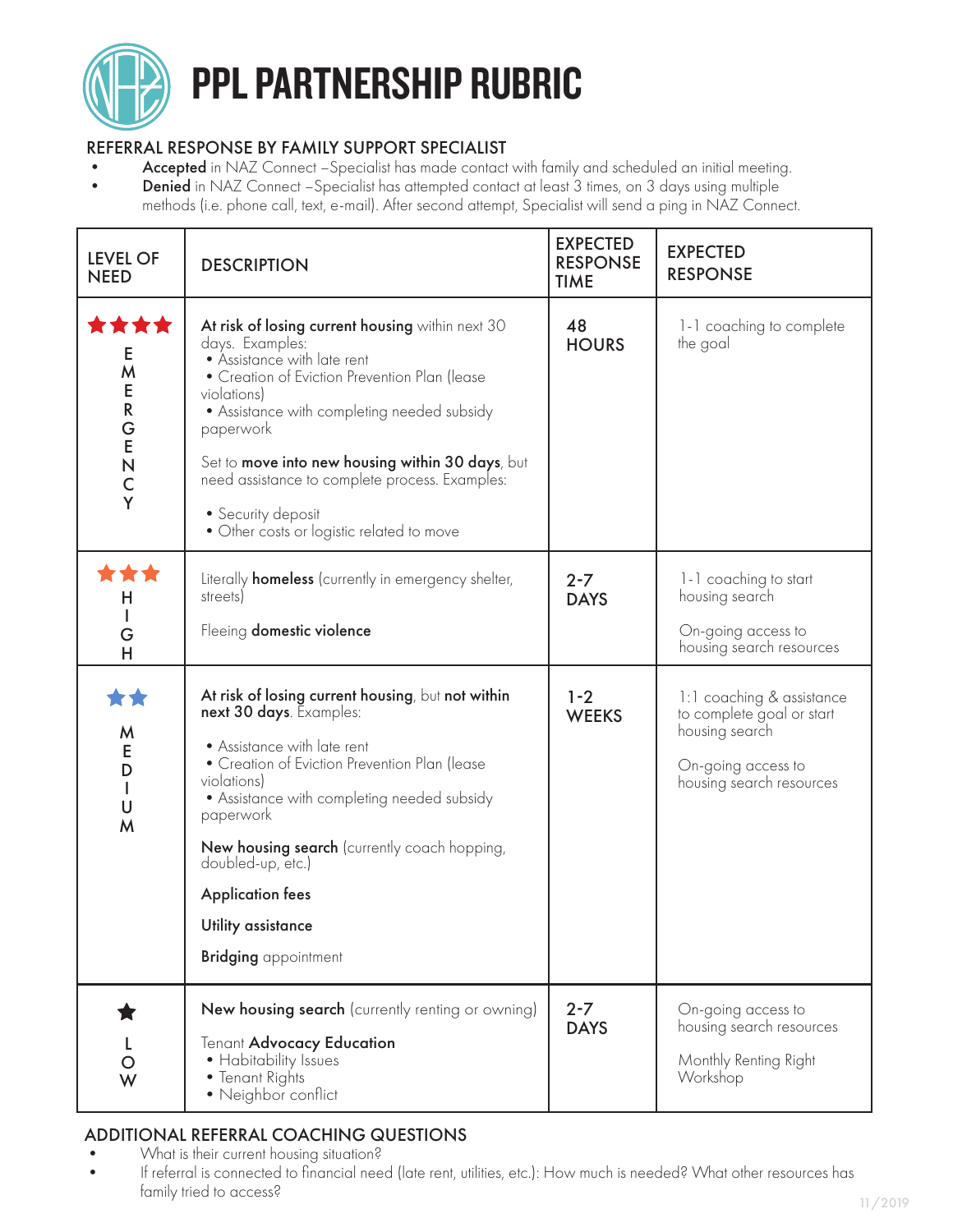

#### REFERRAL RESPONSE BY FAMILY SUPPORT SPECIALIST

- Accepted in NAZ Connect -Specialist has made contact with family and scheduled an initial meeting.
- Denied in NAZ Connect -Specialist has attempted contact at least 3 times, on 3 days using multiple methods (i.e. phone call, text, e-mail). After second attempt, Specialist will send a ping in NAZ Connect.

| What services are<br>offered by the<br>Employment<br>Specialist? | Resume and job search support<br>Interview practice<br>Navigation to FREE Career Training opportunities<br>Computer skills<br>Individual employment coaching and goal-setting<br>The ultimate goal of working with the Employment Specialist is job placement.                  |  |  |
|------------------------------------------------------------------|---------------------------------------------------------------------------------------------------------------------------------------------------------------------------------------------------------------------------------------------------------------------------------|--|--|
| <b>Expected</b><br><b>Response Time</b>                          | 2-7 days<br>NAZ Coach should include detailed notes regarding<br>reason for the referral                                                                                                                                                                                        |  |  |
| <b>Expected</b><br>Response                                      | 1:1 appointment to discuss employment services and on-going<br>access to employment coaching and assistance to complete<br>employment goals                                                                                                                                     |  |  |
| <b>Referral Response</b><br>by Employment<br>Specialist          | In NAZ Connect:<br><b>Accepted</b> = Employment Specialist has made contact and schedule<br>an initial meeting<br><b>Denied</b> = Employment Specialist has attempted contact at least 3<br>times, on 3 separate days using multiple methods (i.e. phone call,<br>text, e-mail) |  |  |
| Please DON'T<br>refer for these<br>reasons                       | MicroGrant<br>Ready for Success clothing referral<br>Financial or transportation support<br>While these support services might be offered to someone working with our<br>Employment Specialist, it is not why you would make a referral.                                        |  |  |